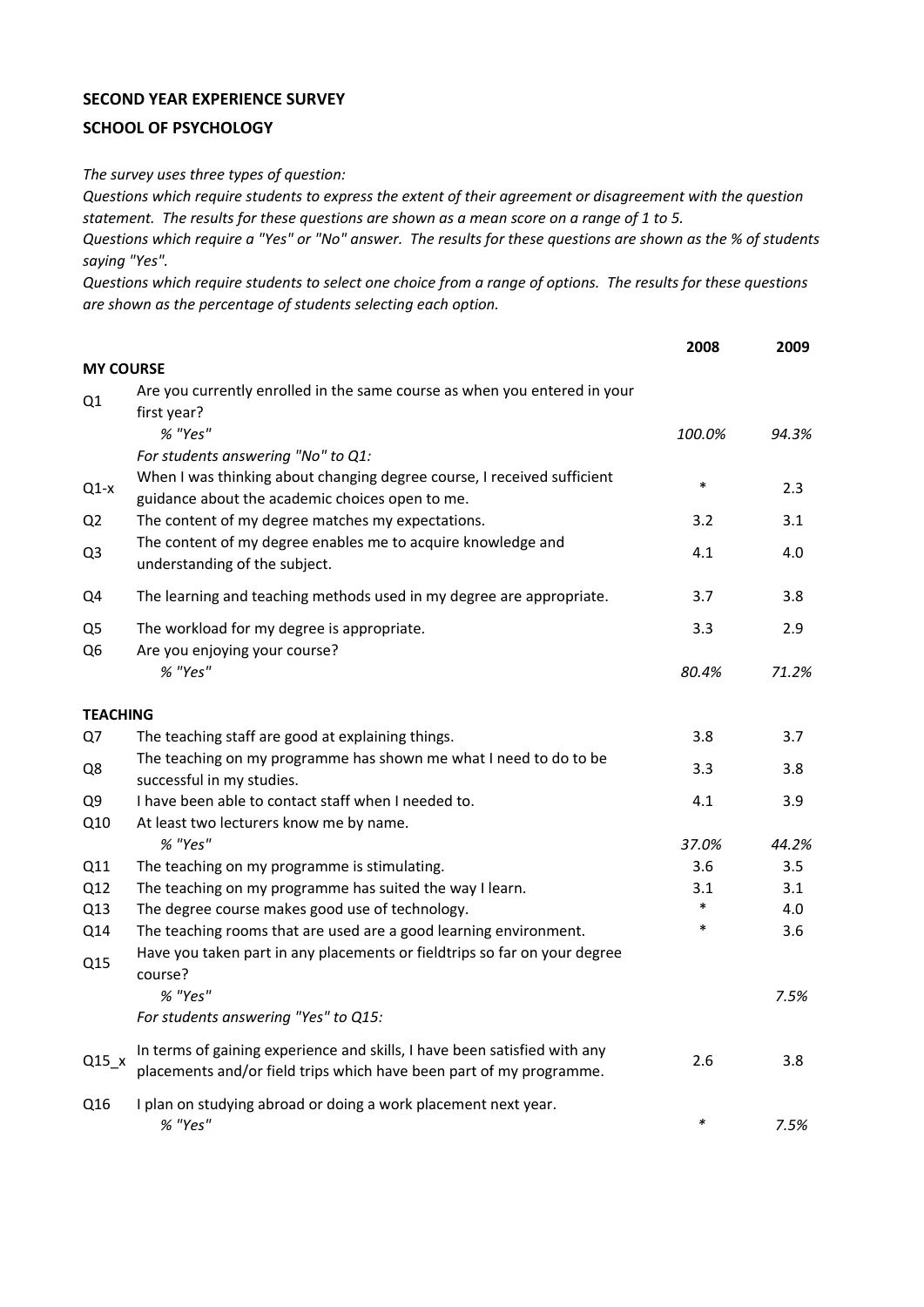|                 |                                                                                                      | 2008   | 2009   |
|-----------------|------------------------------------------------------------------------------------------------------|--------|--------|
|                 | <b>ASSESSMENT AND FEEDBACK</b>                                                                       |        |        |
| Q17             | Feedback on my work has been prompt (within three weeks of submission of<br>the work).               | 3.5    | 3.1    |
| Q18             | Feedback on my work has helped me in my learning.                                                    | 3.2    | 3.2    |
| Q19             | The criteria used in assessing work were made clear at the beginning of my<br>programme.             | 3.0    | 3.2    |
| Q <sub>20</sub> | I am satisfied with my academic performance on my modules.                                           | 2.9    | 3.3    |
| <b>SERVICES</b> |                                                                                                      |        |        |
|                 | Where I have used them, I have been satisfied with the following:                                    |        |        |
| Q <sub>21</sub> | <b>Accommodation Office</b>                                                                          | 3.5    | 3.9    |
| Q <sub>22</sub> | <b>Admissions Office</b>                                                                             | 4.0    | 4.0    |
| Q <sub>23</sub> | <b>Campus Eating Places</b>                                                                          | $\ast$ | 3.7    |
| Q24             | Careers Services, Work Placement Centre, Jobshop                                                     | 3.9    | 4.1    |
| Q <sub>25</sub> | <b>Counselling Service</b>                                                                           | $\ast$ | 3.4    |
| Q26             | <b>Disability Services</b>                                                                           | 3.5    | 3.6    |
| Q27             | <b>Health Services</b>                                                                               | 3.7    | $\ast$ |
| Q28             | Finance Office                                                                                       | 4.1    | 3.7    |
| Q <sub>29</sub> | Learning Development Service                                                                         | $\ast$ | 3.5    |
| Q30             | Queen's International                                                                                | 3.4    | 3.4    |
| Q31             | Queen's Sport (PEC)                                                                                  | $\ast$ | 3.8    |
| Q <sub>32</sub> | Student Jobshop                                                                                      | $\ast$ | 3.5    |
| Q <sub>33</sub> | <b>Student Records and Examinations</b>                                                              | 4.0    | 3.8    |
| Q34             | <b>Student Support</b>                                                                               | 4.1    | $\ast$ |
| Q <sub>35</sub> | <b>Student Guidance Centre</b>                                                                       | 4.1    | 4.1    |
| Q36             | Students' Union                                                                                      | $\ast$ | 4.1    |
| Q <sub>37</sub> | University Clubs and Societies                                                                       | $\ast$ | 3.9    |
| Q38             | The Students' Union has enhanced my experience at Queen's.                                           | $\ast$ | 3.4    |
| <b>ADVICE</b>   |                                                                                                      |        |        |
|                 | I have received sufficient guidance about the academic choices open to me:                           |        |        |
| Q39             | Post-admission (from Schools, Academic Staff)                                                        | 3.0    | *      |
| Q40             | When I was thinking about what modules I would take in second year                                   | $\ast$ | 3.1    |
| Q41             | Now that I am in my second year                                                                      | 3.1    | 3.2    |
| Q42             | Queen's information on tuition fees and bursaries was helpful.                                       | *      | 3.4    |
| Q43             | The most useful source of information on tuition fees and financial support<br>was:                  |        |        |
|                 | Secondary School                                                                                     | $\ast$ | $\ast$ |
|                 | E&LB/LEA                                                                                             | *      | *      |
|                 | <b>UCAS</b>                                                                                          | $\ast$ | *      |
|                 | Queen's literature (leaflets, correspondence)                                                        | 6.5%   | *      |
|                 | Queen's website                                                                                      | 93.5%  | *      |
|                 | Other                                                                                                | *      | $\ast$ |
|                 | <b>LEARNING RESOURCES</b>                                                                            |        |        |
| Q44             | The library resources (eg, books, journals) are good enough for my needs.                            | 4.1    | 3.7    |
| Q45             | The library services (eg, borrower services, information, training) are good<br>enough for my needs. | 4.0    | 3.6    |
| Q46             | I have been able to access computers when I needed to.                                               | 4.1    | 3.7    |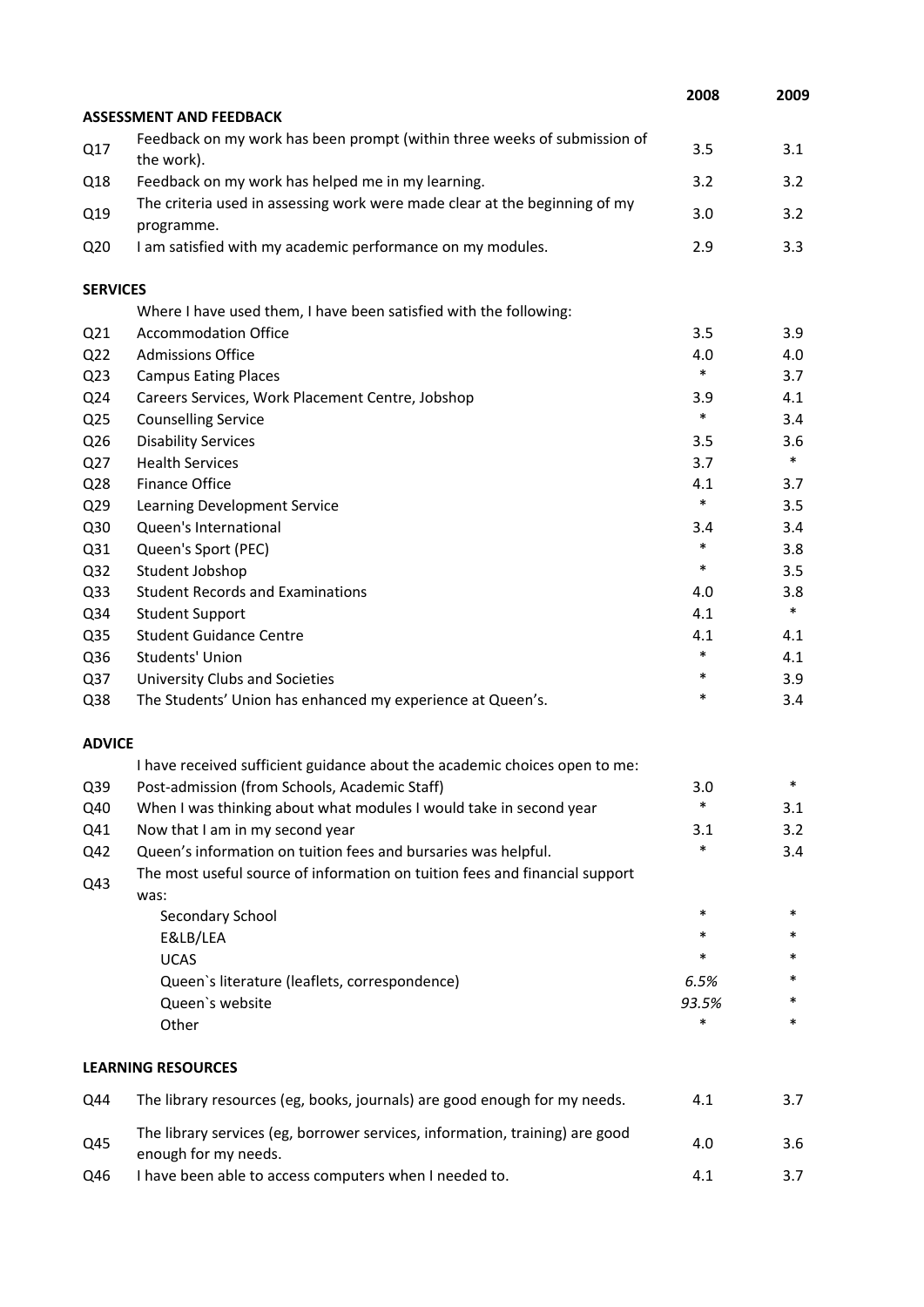|     |                                                                                                                                                      | 2008          | 2009          |
|-----|------------------------------------------------------------------------------------------------------------------------------------------------------|---------------|---------------|
|     | <b>STUDY LIFE BALANCE</b>                                                                                                                            |               |               |
| Q47 | How many hours of time-tabled classes (eg, lectures, tutorials, seminars,<br>practicals) have you had scheduled in an average week during term-time? |               |               |
|     | $0 - 6$                                                                                                                                              | 0.0%          | $0.0\%$       |
|     | $7 - 12$                                                                                                                                             | 75.6%         | 75.5%         |
|     | $13 - 18$                                                                                                                                            | 24.4%         | 20.8%         |
|     | 19-24                                                                                                                                                | 0.0%          | 3.8%          |
|     | $25+$                                                                                                                                                | 0.0%          | 0.0%          |
| Q48 | How many days per week during term-time do you typically come to Queen's<br>to study?                                                                |               |               |
|     | 1                                                                                                                                                    | 12.5%         | 3.9%          |
|     | $\overline{2}$                                                                                                                                       | 22.5%         | 2.0%          |
|     | 3                                                                                                                                                    | 17.5%         | 5.9%          |
|     | 4                                                                                                                                                    | 5.0%          | 15.7%         |
|     | $5+$                                                                                                                                                 | 42.5%         | 72.5%         |
| Q49 | Where are you living while you are attending Queen's?                                                                                                |               |               |
|     | At Home                                                                                                                                              | 37.0%         | 34.0%         |
|     | Other private accommodation                                                                                                                          | 63.0%         | 60.4%         |
|     | University run accommodation                                                                                                                         | 0.0%          | 5.7%          |
| Q50 | Have you been required to take on employment (part-time, full-time) to                                                                               |               |               |
|     | finance yourself through university?                                                                                                                 |               |               |
|     | % "Yes"                                                                                                                                              | 73.9%         | 83.0%         |
|     | For students answering "Yes" to Q50:                                                                                                                 |               |               |
|     | Q50_x Please select the number of hours you work in your job per week:                                                                               |               |               |
|     | $1 - 5$                                                                                                                                              | 0.0%          | 4.5%          |
|     | $6 - 10$                                                                                                                                             | 23.5%         | 34.1%         |
|     | $10 - 15$<br>$16 - 20$                                                                                                                               | 44.1%         | 27.3%         |
|     | $21 - 25$                                                                                                                                            | 26.5%<br>5.9% | 22.7%<br>6.8% |
|     | $26+$                                                                                                                                                | 0.0%          | 4.5%          |
| Q51 | I find it difficult to balance academic and other commitments such as:                                                                               |               |               |
|     | Social Life                                                                                                                                          | 2.6           | 2.5           |
|     | Work (part-time, full-time)                                                                                                                          | 2.2           | 2.4           |
|     | Caring for others (parent, partner, children)                                                                                                        | 2.5           | 3.0           |
|     | PERSONAL DEVELOPMENT                                                                                                                                 |               |               |
| Q52 | My programme requires me to work with other students.                                                                                                | 4.1           | 4.2           |
|     |                                                                                                                                                      |               |               |
| Q53 | I have received sufficient advice about Personal Development Planning (PDP).                                                                         | 3.6           | 3.6           |
| Q54 | I am not as motivated towards my studies as I should be.                                                                                             | 2.8           | 2.8           |
| Q55 | I haven't done the background reading expected of me.                                                                                                | 2.9           | 2.8           |
| Q56 | Academic work at this level is harder than I expected it to be.                                                                                      | 2.6           | 2.7           |
| Q57 | I feel I have made the right choice of programme.                                                                                                    | 3.7           | 3.9           |
| Q58 | I know what I want to do when I graduate.                                                                                                            | 2.7           | 3.2           |
| Q59 | I am confident that my programme will lead to a job at a level that matches<br>my qualification.                                                     | 3.1           | 3.1           |
| Q60 | I enjoy the social side of being at Queen's.                                                                                                         | 3.9           | 3.6           |
| Q61 | I know about Degree Plus.                                                                                                                            | $\ast$        | 1.9           |
| Q62 | I have been encouraged to meet with a Careers Adviser to discuss my future<br>plans                                                                  | 3.0           | 3.3           |